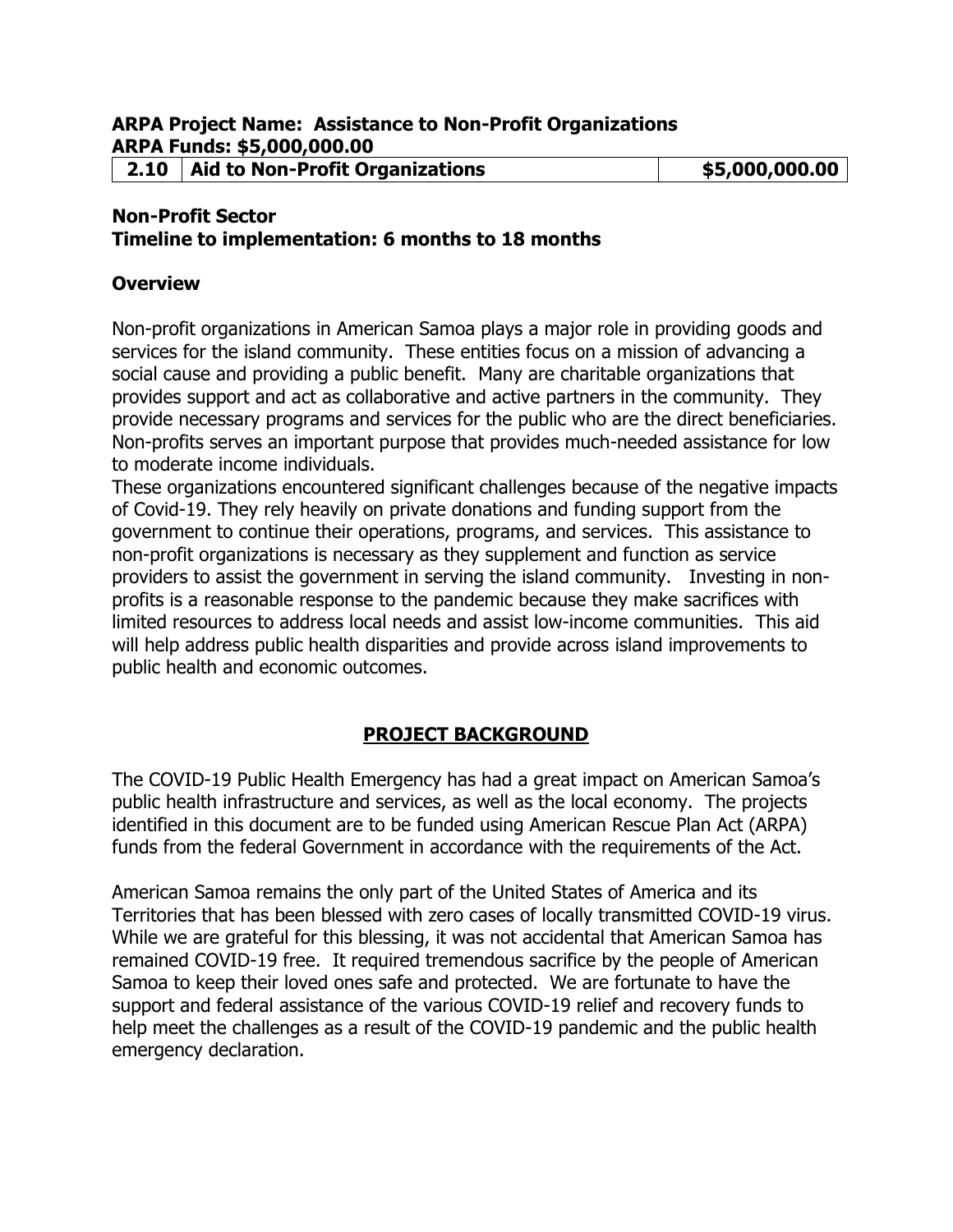Our leaders drew upon the lessons of our history, specifically the 1918 Spanish pandemic that decimated our neighbors 80 miles to the West that lost an estimated 20% of their population as their borders remained open during the critical early stages of the spread. As a result of the first Public Emergency Declaration in March 2020, American Samoa closed its borders as part of its strategy to mitigate the transmission of the Coronavirus that had grown to become a global pandemic. Our borders remain closed to regular commercial travel and all authorized travel by air or sea follow careful protocols to minimize the risk of exposure or transmission of the COVID-19 virus. American Samoa has non-profit organizations that have faced major challenges due to the pandemic. They have lost revenue from decrease in private donations. Many have also experience increased costs because of the high demand in services. Others have encountered financial insecurity and issues with stabilizing their operations due to the lack of financial assistance and support for operation costs. Some have also dealt with losing volunteer staff and paid employees because of Covid-19. This makes it a priority for the territory to provide assistance to these entities who serves a noble mission of serving everyone includes those in the low-income level.

Non-profit entities provide necessary programs and services that benefits the public. Most are charitable organizations that fulfill a purpose with many of their programs designed to reach a great number of recipients or beneficiaries. In addition, they operate and are required to use a system that provides strong transparency and accountability. Non-profits make a lot of sacrifices with limited resources and tight financial budgets. Many on island do not have the luxury as in the U.S. mainland to reach out to as many private donations and foundations for assistance. Funding assistance from the government can be very competitive and limited at times while there is a high demand for non-profit services and programs.

This investment in non-profits is a reasonably proportional response to the negative impacts of Covid-19. These organizations provide and offer necessary goods, programs, and services that benefits the whole community. Non-profit entities are an important community partners to assist the government in reaching its overall objectives and goals for the territory. Unlike for-profit organizations and businesses, non-profit operations face many restrictions and scrutiny more focus on the mission and not on making profits. They interact and are directly dealing with the public on a regular basis to provide and address local needs. Many have volunteers and underpaid staff who are driven by the calling and mission to help and serve others mainly the poor or low-income individuals. This program will provide non-profits the assistance they need to continue operations and services benefiting the people of American Samoa.

### **KEY STAKEHOLDERS**

The designated lead department for this project is the Criminal Justice Planning Agency (CJPA) with all key stakeholder(s) input and contribution: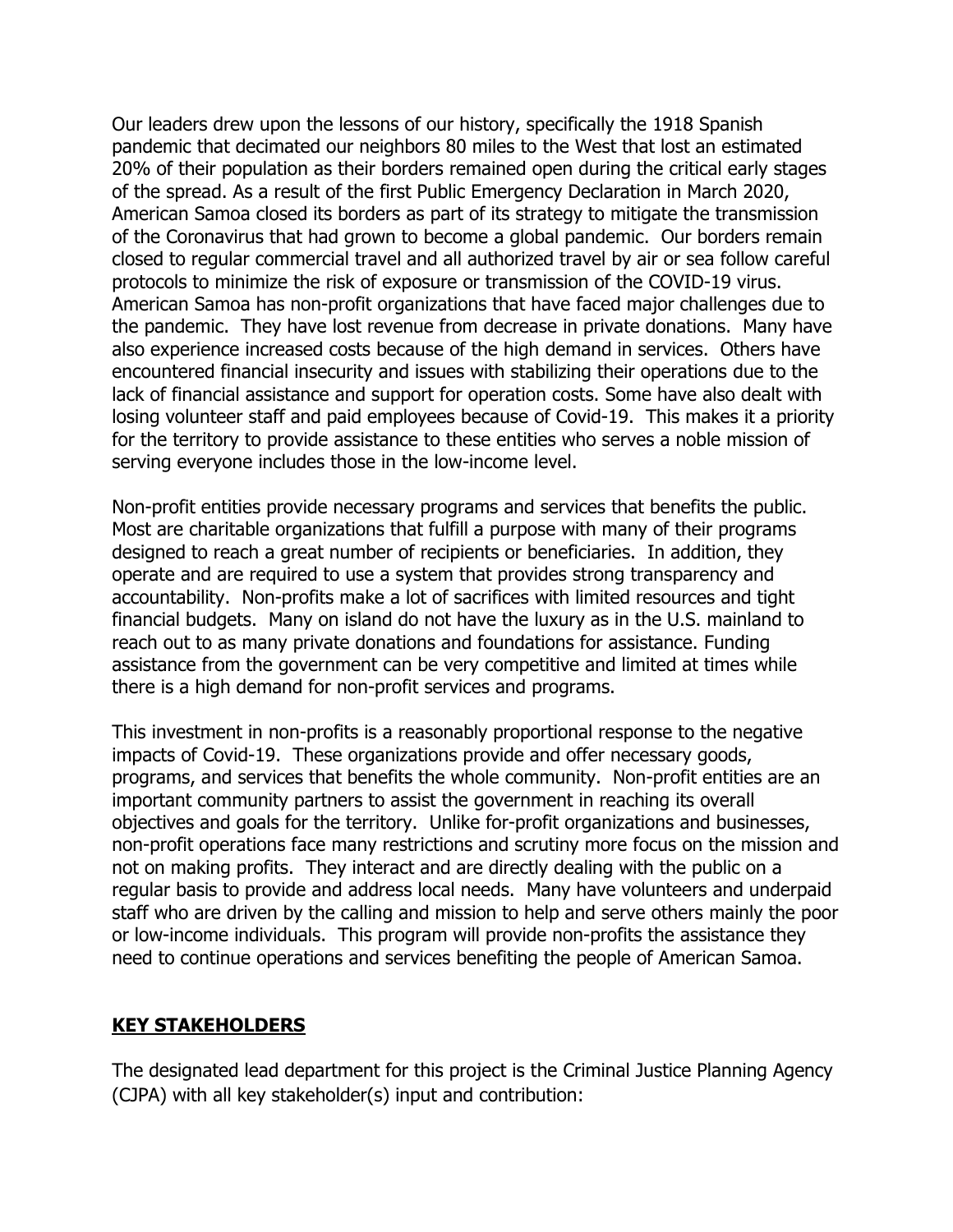- Criminal Justice Planning Agency (CJPA)
- Community at Large
- Treasury
- Other branches of Government (Legislative representation)
- Non-profit
- NGO's
- Private sector representation
- ARPA Oversight Office

# **(a) COMMUNITY ENGAGEMENT**

Community engagement is an essential aspect of ARPA funded projects. The intent of the US Treasury in fostering public participation is to maintain transparency and provide opportunities for feedback to ensure that funds are used in the most beneficial manner.

In keeping with the intent of the US Treasury, the Criminal Justice Planning Agency (CJPA) has adopted the following notice and comment timeline for proposed projects:

- A Notice of Proposed Project will be published online, in local newspapers, and via television or radio broadcasts. The Notice will specify that there will be fifteen (15) days for the public to provide comment either in writing or by attendance at scheduled public hearings.
- Concurrent to the publication of the Notice, a draft proposal and scope of work will be published on the ARPA website for the public to review.
- General meetings with the public will be scheduled and publicized within the fifteen (15) days Notice period. Email comments will also be accepted.
- Presentations to the Legislature will be conducted during the Notice period, as needed.
- At the close of the public comment period, the agency will have 20 days to revise the project as appropriate and submit the Final Draft to the ARPA Oversight Office.
- The Final Draft of the Project will be posted for public review once completed and certified by the ARPA Oversight Office.

It is the responsibility of the Criminal Justice Planning Agency to publicize notices and adhere to the stated timelines.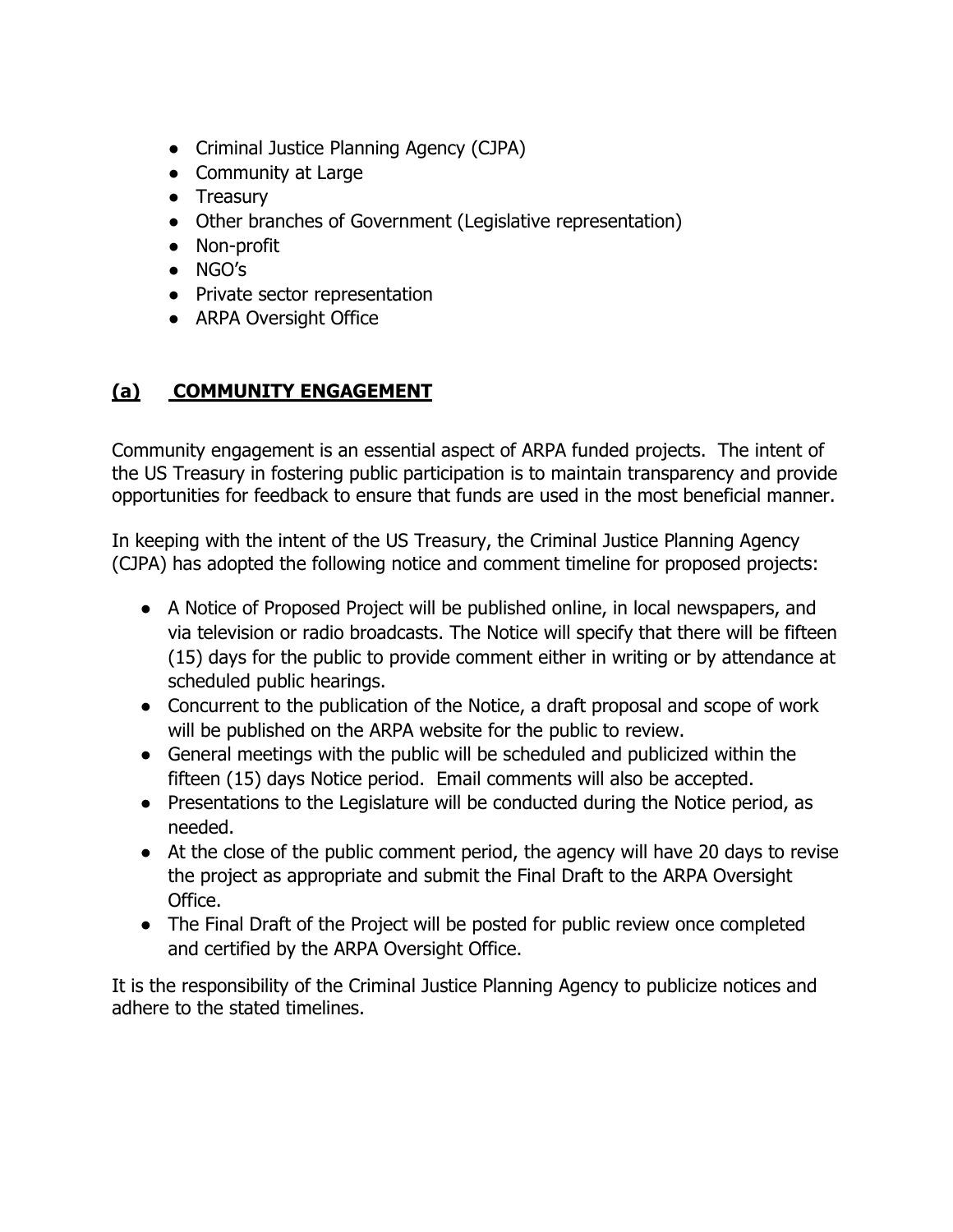# **(b) TIMELINE ON PROJECT LAUNCH**

ARPA Funds are required by federal statute to be encumbered by December 31, 2024 and spent by December 31, 2026. This mandate makes the need for a definite timeline for completion of projects of critical importance.

The Criminal Justice Planning Agency (CJPA) must identify the proposed start date, the completion dates of each phase of the project, inclusion of any notice/bid periods for procurement purposes, and an estimated date of completion, along with any other dates relevant to the project progress.

## **(c)SCOPE OF WORK (Aid to Non-Profit Organizations)**

The Criminal Justice Planning Agency must submit to the ARPA Office a cover letter addressed to the Executive Director. Submittals must include the proposed plan as detailed below.

ARPA will review of eligibility and compliance to the American Samoa ARPA Spending Plan.

Once approved, an award certified letter will be provided verifying the project description and project lead.

Project Lead must provide the following:

- 1. Project Description and/or Business Plan
- 2. Completed Eligibility Analysis
- 3. Scope of Work
- 4. Implementation Plan & Timeline
- 5. Proposed itemized budget
- 6. Project Lead

Define scope of project based on response to COVID-19 pandemic and the public health emergency declaration:

● Applicants, organizations, or entities must meet statutory requirements for eligibility:

1. Organization or entity must meet the definition of "non-profit" – especially those that are 501(c)(3) or 501(c)(19) tax-exempt organizations.

2. Organization or entity who has experienced decrease revenue (e.g. from donations and fees) due to negative impacts of Covid-19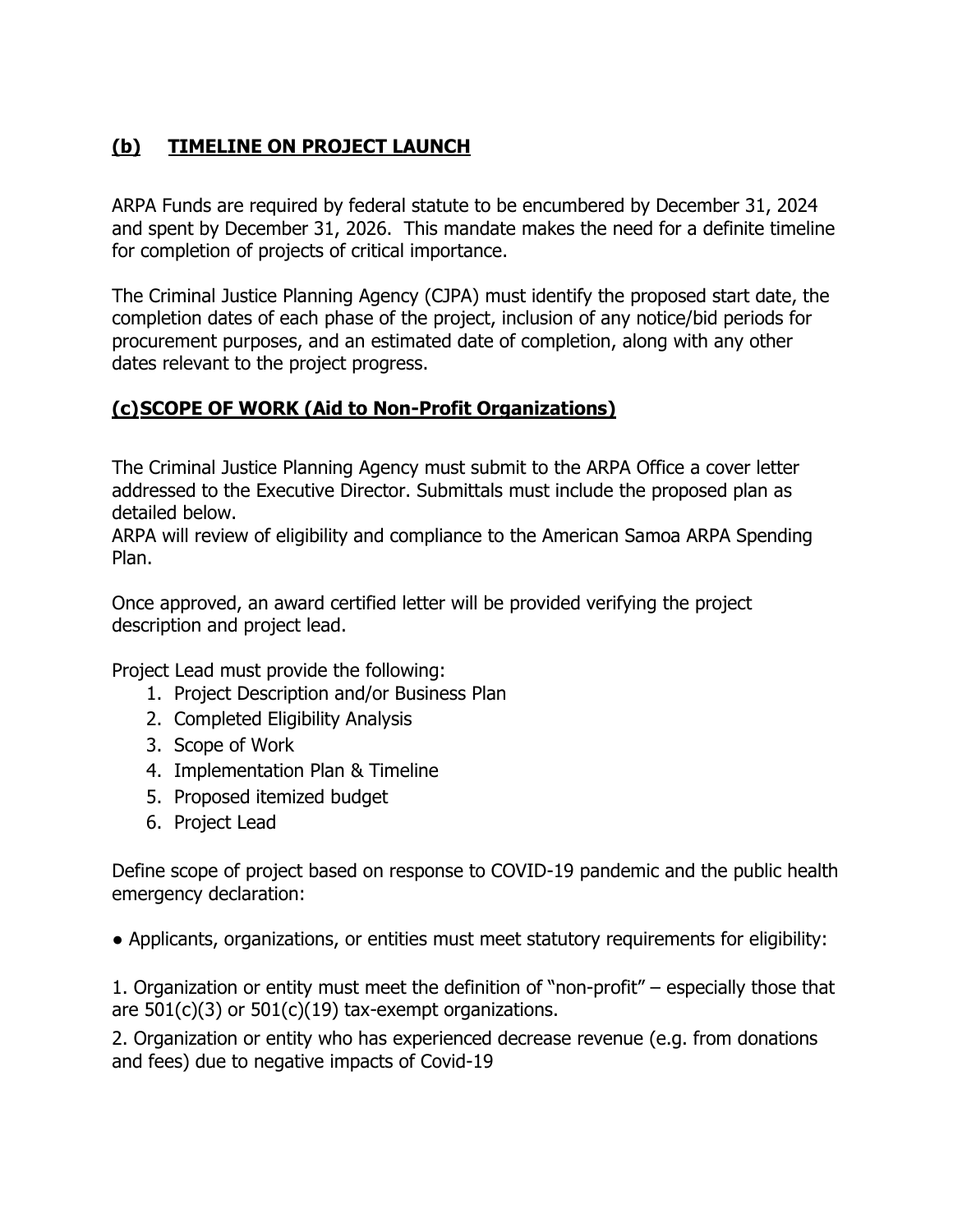3. Organization or entity who has faced financial insecurity due to negative impacts of the pandemic

4. Organization or entity who has encountered increased costs (e.g., uncompensated increases in service need) due to negative results of Covid-19

5.Organization or entity who has faced capacity to weather financial hardship

6.Organization or entity who has encountered challenges covering payroll, rent, or mortgage, and other operating costs due to negative impacts of Covid-19

7.Organization or entity that has experienced decline in volunteer staffing and significant job losses due to negative impacts of the pandemic

8.Organization or entity that has been impacted by negative results of the pandemic

9.Organization or entity that has encountered major challenges due to negative impacts of Covid-19

10.Organization or entity that has experienced increased demand for services and changing operational needs due to the pandemic

●Sub-recipients or administrators of this award must comply with the following statutory requirements:

1.Provide aid to non-profits on generally applicable terms

2.Utilize a competitive process

3. Maintain a conflict-of-interest policy consistent with 2 C.F.R. § 200.318(c)

4. Decisions concerning this award must be free of undisclosed personal or organizational conflicts of interest, both in fact and in appearance.

5. No employee, officer, or agent may participate in the selection, award, or administration of a contract supported by a federal award if he or she has a real or apparent conflict of interest.

6.Comply with eligible use requirements and any other applicable laws or requirements includes reporting.

# **Questions for consideration:**

1. Does the organization or entity meet the definition of a non-profit organization as mentioned above in item#1.

2. Does the organization or entity have official documents of proof for 501(c) status issued by IRS?

3. Does the organization or entity have an official and certified Articles of Incorporation recorded with the local Territorial Registrar's Office?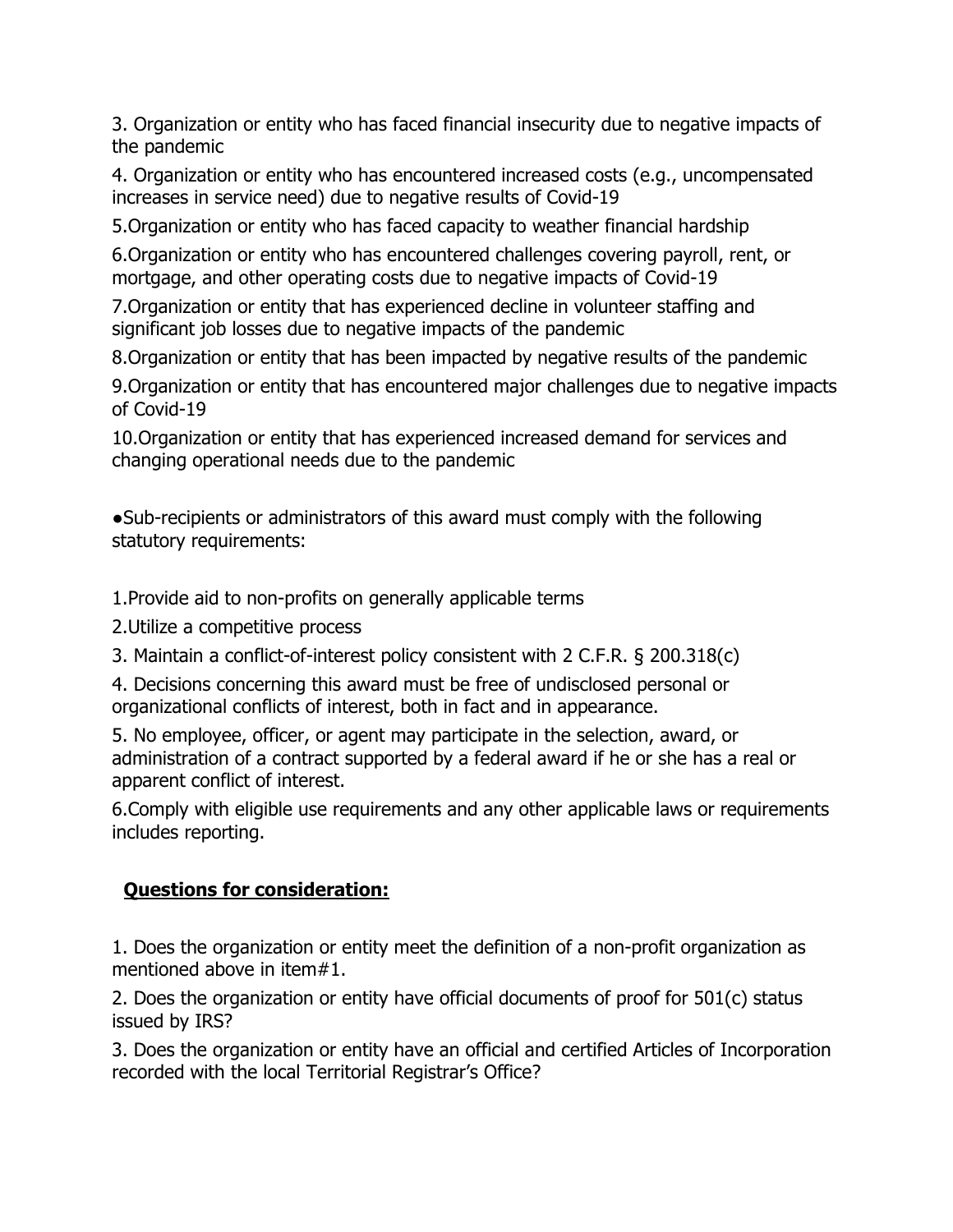4. Does the organization or entity have an official establishment (office space, etc) in the territory and when it started operations?

5. What is the organization or entity's official address and location in the territory?

6. Does the organization or entity meet statutory requirements mentioned above?

7. Did the organization or entity experienced decreased in revenue due to the pandemic?

8. Did the organization or entity faced financial insecurity due to negative impacts of Covid-19?

9. Did the organization or entity encountered challenges covering payroll, rent, or mortgage, and other operating costs due to negative impacts of Covid-19?

10. Did the organization or entity encountered increased costs (e.g., uncompensated increases in service need) due to negative results of Covid-19?

11. Did the organization or entity experienced increased demand for services and changing operational needs due to the pandemic?

# **(d) ITEMIZED BUDGET**

Your budget plays a key role in putting your strategy into action in the effectiveness of resources and achieving overall project goals within specified timelines. Your overall budgeting allocation should align with the ASG BUD202 primes format and itemized further to connect to your project's plan.

Your itemized budget should support and outline your projects phases or goals and include all related activities during the project's life and its expenses as well as any income if applicable. It should also highlight limitations and constraints your office predicts and allocate some funds towards this to mitigate these risks and budget for unforeseeable situations.

# **(e)CONFLICTS OF INTEREST**

ARPA requires that a conflict of interest policy must be maintained pursuant to 2 C.F.R. § 200.318(c) and such policy is applicable to each activity funded under this award. **Disclosure** 

in writing must be provided for any potential conflict of interest affecting the award in accordance with 2 C.F.R. § 200.112. ARPA also encourages adherence to the ethics rule in any work or transactions related to this award.

# **(f) LABOR STANDARDS**

ARPA encourages strong labor standards and practices to include project labor agreements and community benefits agreements that offer wages at or above the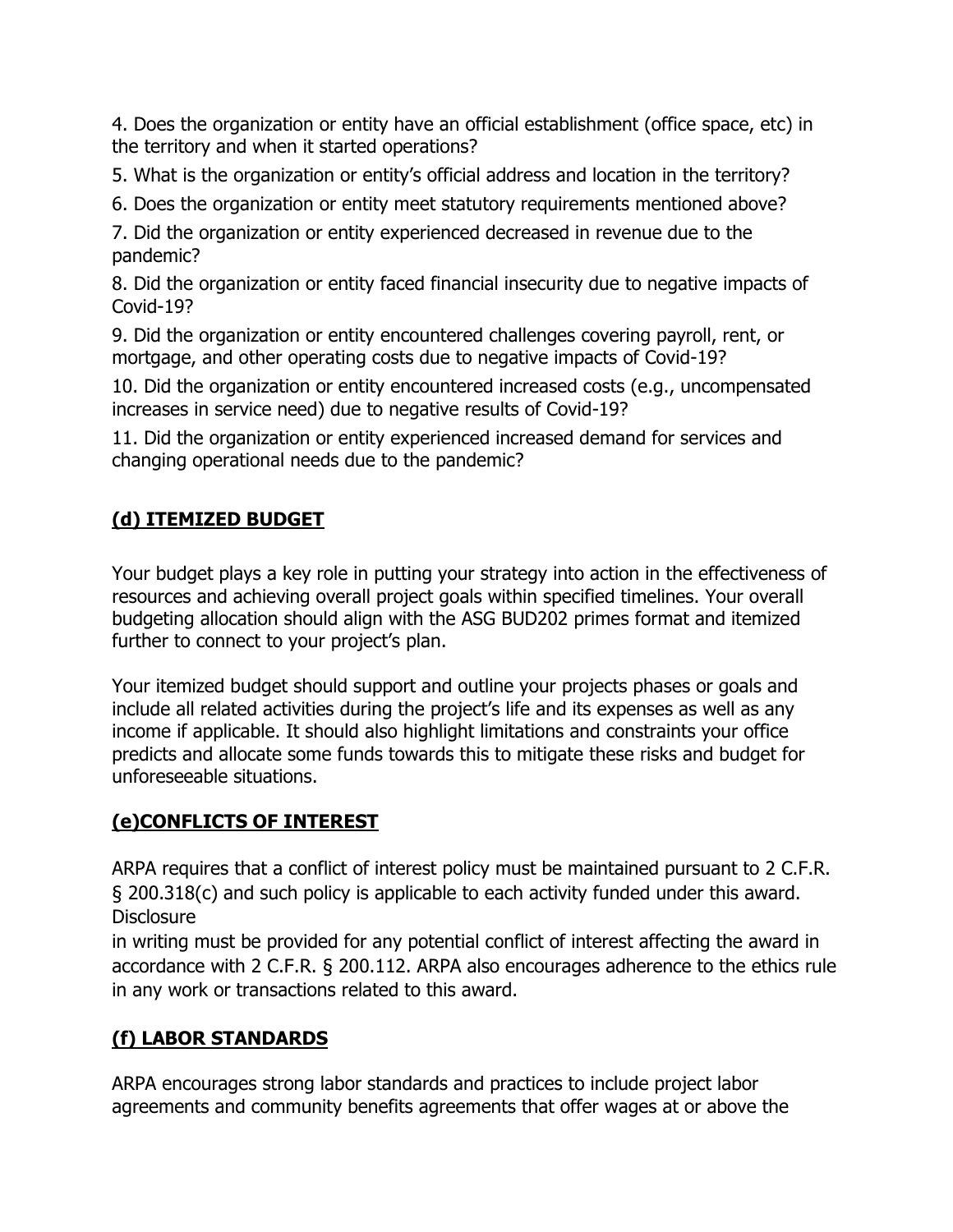prevailing rate. This includes local hire provisions and also encourages support for procuring those with high labor standards and without recent violations of federal and state labor and employment laws.

### **(g) ADHERENCE TO ASG PROCUREMENT PROCESS AND REQUIREMENTS**

ARPA funds are subject to the Uniform Administrative Requirements, Cost Principles, and Audit Requirements of Federal Awards (2 CFR Part 200). Specifically, these regulations require ASG to follow local procurement laws in using these funds. 2 CFR 200.317. The lead agency for each project (in the case of the new mental health facility and services, this will be DOH) will work in concert within its established Procurement procedures to ensure that all procedures and requirements are followed and documented. All agencies are reminded that ARPA funds will be subject to federal audits.

| <b>CLAUSE</b>                                                           | <b>REQUIRED BY</b><br><b>AMERICAN SAMOA</b><br><b>ADMINISTRATIVE</b><br><b>CODE</b> | <b>APPLIES TO</b>                                                                                                                              |
|-------------------------------------------------------------------------|-------------------------------------------------------------------------------------|------------------------------------------------------------------------------------------------------------------------------------------------|
| EQUAL OPPORTUNITY                                                       | $10.0250(d)(3)$ , $10.0260(c)$                                                      | All Contracts in excess of<br>\$10,000                                                                                                         |
| DAVIS BACON ACT                                                         | 10.0250(d)(5)                                                                       | Construction contracts that<br>exceed \$2,000 and when<br>required by federal grant<br>program legislation                                     |
| <b>CONTRACT WORK HOURS</b><br><b>AND SAFETY STANDARDS</b><br><b>ACT</b> | 10.0250(D)(6); 10.0260(D)                                                           | Construction contracts in<br>excess of \$2,000 or<br>contracts in excess of<br>\$2,500 which involve<br>employment of mechanics<br>or laborers |
| <b>CLEAN AIR AND WATER</b>                                              | $10.0250(d)(7)$ ; 10.0260(f)                                                        | All contracts over<br>\$100,000 (unless<br>requirement has been<br>waived by EPA)                                                              |

In addition to the above required clauses, ASG Procurement Rules give preference to local bidders in construction projects. For contracts valued at \$50,000 or less, only local bidders are allowed to participate. For those greater than \$50,000, local bidders are given specified add-on percentages. This local preference leads to a greater number of local employees and overall income that is much needed in the Territory. This policy has a direct effect on local stimulation of the economy.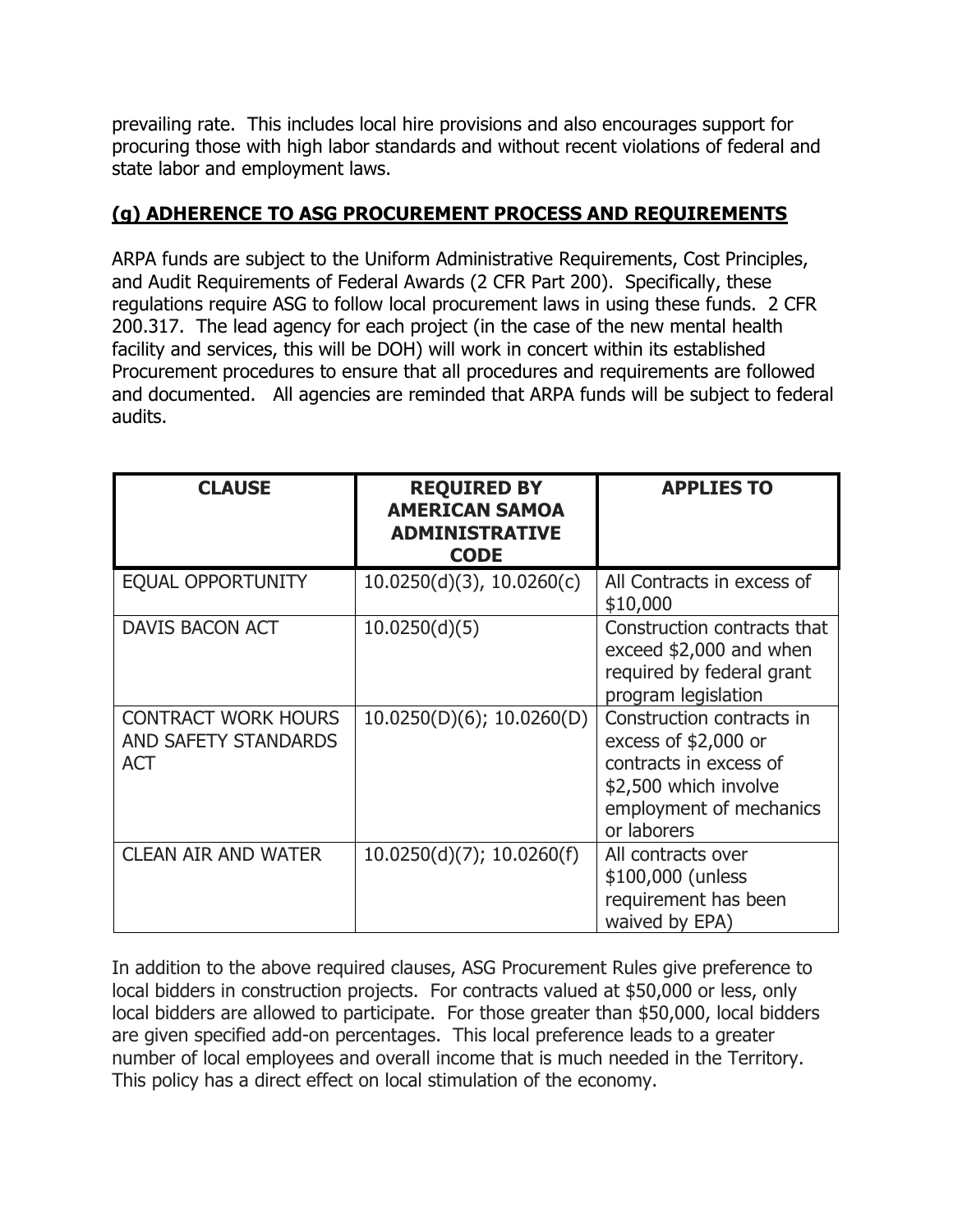### **(h) RECONSIDERATION PROCESS**

In accordance with Executive Order 03-2021, the ARPA Oversight Office reserves the right to determine which projects will receive funding based on a number of factors including but not limited to ensuring compliance with all federal requirements. The Office, however, recognizes that some of these determinations may adversely affect interested parties. For the purposes of this section, an interested party will be limited to applicants for direct funding opportunities for projects.

A process for reconsideration of denied projects is hereby implemented. For clarity, this process is separate and apart from any procurement disputes subject to the jurisdiction of the Office of the Administrative Law Judge. ASCA 4.0604(f).

### Covered Disputes:

The dispute resolution process will be limited to ARPA Oversight Office denials of project awards. As an office of limited purview, the covered disputes identified above shall not be considered final agency decisions for the purpose ASCA 4.0604.

### Reconsideration Requests:

Interested parties will have 5 business days from the announcement of awards by the ARPA Oversight Office to file a "Reconsideration Request" with the Director. The announcement of awards will mean each project is "provisionally awarded" the requested ARPA funds.

The request will detail the basis for reconsideration including the project award denial being challenged, how the decision adversely affects the party, how the requested change would benefit the objectives of the American Rescue Plan Act.

A hearing shall be held within 5 days of filing the Reconsideration Request with the Director. The Director shall issue a notice of hearing to the filing party.

The hearing will be conducted by a three-member panel headed by the Director. Panel members will be selected by the ARPA Oversight Office. The panel will have an advisory role, but the ultimate decision-making authority shall be the Director's.

Parties to the dispute may present evidence, materials, and witnesses in support of their claims. The Director will have discretion to limit presentation of evidence, materials, or witnesses.

Upon completion of the hearing, which shall not exceed two hours, the panel will consider arguments and evidence presented in the Reconsideration Request and at the hearing. The Director shall be responsible for rendering a decision on the issues presented within three (3) business days of the conclusion of the hearing. "

## **(i)LOCAL CERTIFICATION/LICENSING/PERMITTING**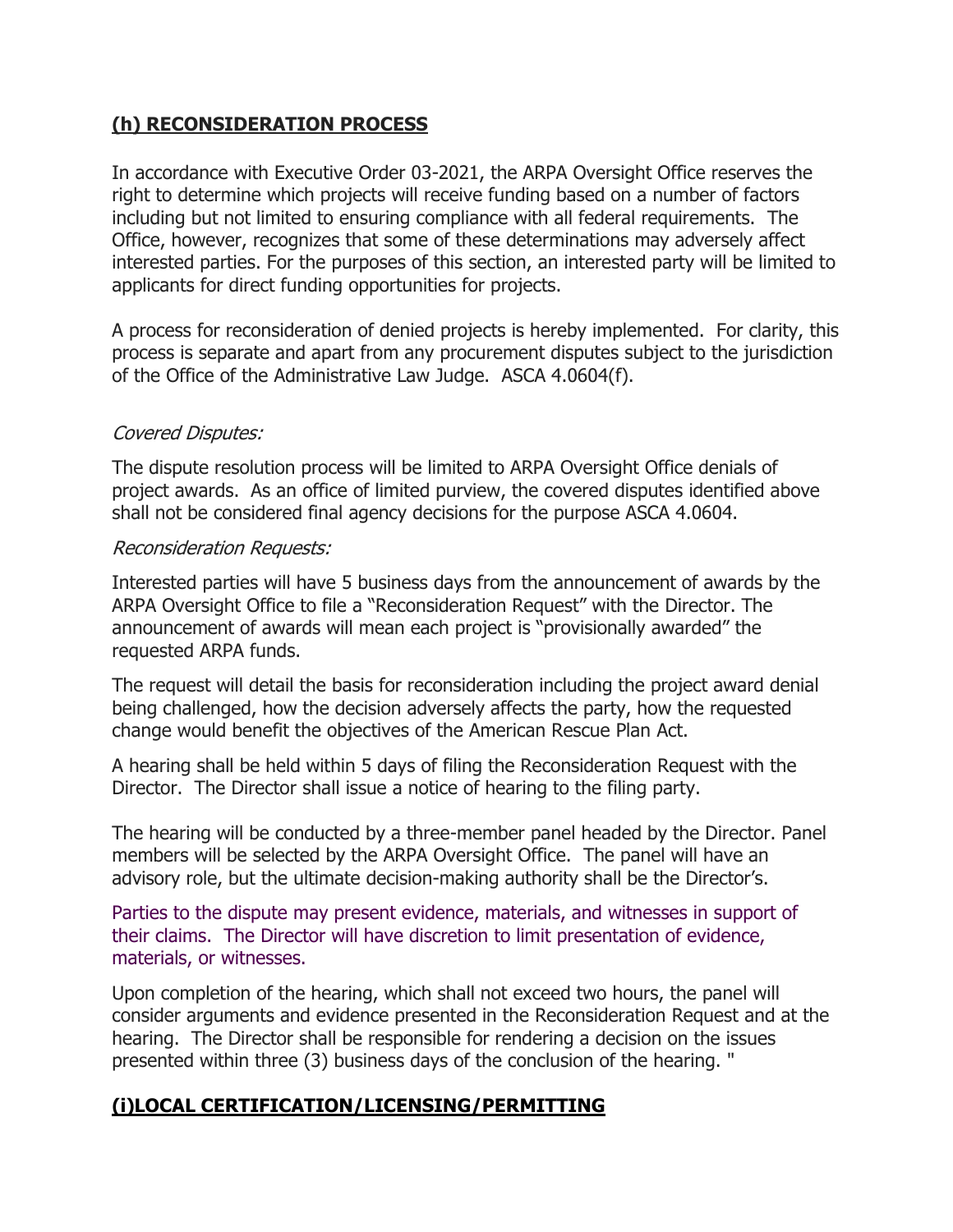Each project will require adherence to applicable local licensing, certification, and permitting laws. DOC will be responsible for obtaining each necessary approval prior to the start date. A list of these documents as well as copies should be submitted to the ARPA Oversight Office.

## **(j) ARPA REPORTING REQUIREMENTS**

ARPA requires monthly, quarterly and annual reporting to be submitted by the subrecipients on projects progress and expenditures. The American Samoa ARPA Oversight Office will, therefore, be requesting information from relevant agencies in order to meet the strict deadlines set forth in the US Treasury's Reporting and Compliance Guide. Each agency must provide the requested information or an explanation as to why information is not available by the time specified by ARPA Oversight Office staff. Failure to do so could jeopardize future funding opportunities.

All ARPA infrastructure funding sub-recipients are required to submit Project and Expenditure Reports.

### 1. **Monthly and Quarterly Reporting**

- Monthly reports will cover one calendar month and must be submitted to ARPA on the  $10<sup>th</sup>$  of the month or next business day
- Quarterly reports will cover one calendar quarter and must be submitted to Treasury within 30 calendar days after the end of each calendar quarter.
- The table below summarizes the quarterly report timelines for sub-recipients:

| <b>Report</b>  | Year | Quarter        | <b>Period Covered</b>    | <b>Due Date</b>  |
|----------------|------|----------------|--------------------------|------------------|
|                | 2021 | $2 - 4$        | Award Date - December 31 | January 10, 2022 |
| $\overline{2}$ | 2022 | $\mathbf{1}$   | January 1-March 31       | April 10, 2022   |
| 3              | 2022 | $\overline{2}$ | April 1-June 30          | July 10, 2022    |
| $\overline{4}$ | 2022 | 3              | July 1-September 30      | October 10, 2022 |
| 5              | 2022 | $\overline{4}$ | October 1-December 31    | January 10, 2023 |
| 6              | 2023 | $\mathbf{1}$   | January 1-March 31       | April 10, 2023   |
| 7              | 2023 | $\overline{2}$ | April 1-June 30          | July 10, 2023    |
| 8              | 2023 | 3              | July 1-September 30      | October 10, 2023 |
| 9              | 2023 | $\overline{4}$ | October 1-December 31    | January 10, 2024 |
| 10             | 2024 | $\mathbf{1}$   | January 1-March 31       | April 10, 2024   |
| 11             | 2024 | $\overline{2}$ | April 1-June 30          | July 10, 2024    |
| 12             | 2024 | 3              | July 1-September 30      | October 10, 2024 |
| 13             | 2024 | $\overline{4}$ | October 1-December 31    | January 10, 2025 |
| 14             | 2025 | 1              | January 1-March 31       | April 10, 2025   |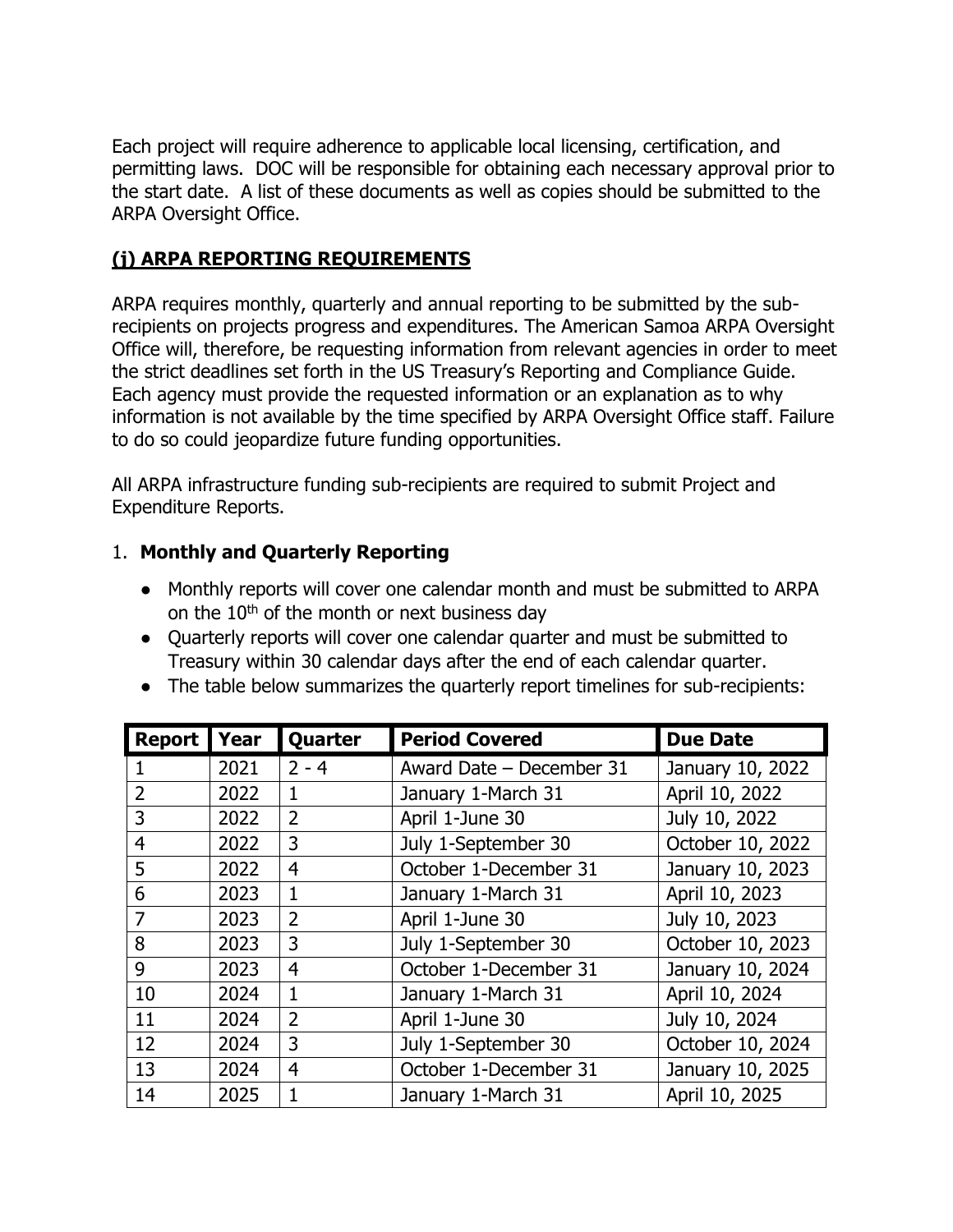| 15              | 2025 | 2 | April 1-June 30       | July 10, 2025    |
|-----------------|------|---|-----------------------|------------------|
| 16              | 2025 | 3 | July 1-September 30   | October 10, 2025 |
| $\overline{17}$ | 2025 | 4 | October 1-December 31 | January 10, 2026 |
| 18              | 2026 |   | January 1-March 31    | April 10, 2026   |
| $\overline{19}$ | 2026 | 2 | April 1-June 30       | July 10, 2026    |
| 20              | 2026 | 3 | July 1-September 30   | October 10, 2026 |
| 21              | 2026 | 4 | October 1-December 31 | March 10, 2027   |

# 2. **Annual Reporting**

• The initial Project and Expenditure Report will cover from the date of award to September 30, 2021 and must be submitted to Treasury by October 31, 2021. The subsequent annual reports will cover one calendar year and must be submitted to Treasury by October 31. The table below summarizes the report timelines for sub-recipients

| <b>Report</b>            | <b>Period Covered</b>                | <b>Due Date</b>  |
|--------------------------|--------------------------------------|------------------|
|                          | Award Date - December 31             | January 10, 2022 |
| $\overline{2}$           | January 1, 2022 - September 30, 2022 | October 10, 2022 |
| 3                        | October 1, 2022 - September 30, 2023 | October 10, 2023 |
| 4                        | October 1, 2023 - September 30, 2024 | October 10, 2024 |
| 5                        | October 1, 2024 - September 30, 2025 | October 10, 2025 |
| 6                        | October 1, 2025 - September 30, 2026 | October 10, 2026 |
| $\overline{\phantom{a}}$ | October 1, 2026 - December 31, 2026  | January 10, 2027 |

## **3. Required Information**

- A. Project Status
- a) The project name,
- b) Identification number (created by the recipient),
- c) Project expenditure category (see Appendix 1, Compliance and Reporting Guidance),
- d) Project expense allocation to budget
- e) Description, and status of completion.
- Not started
- Completed less than 50 percent
- Completed 50 percent or more
- Completed

Project descriptions must describe the project in sufficient detail to provide understanding of the major activities that will occur, and will be required to be between 50 and 250 words. Projects should be defined to include only closely related activities directed toward a common purpose.